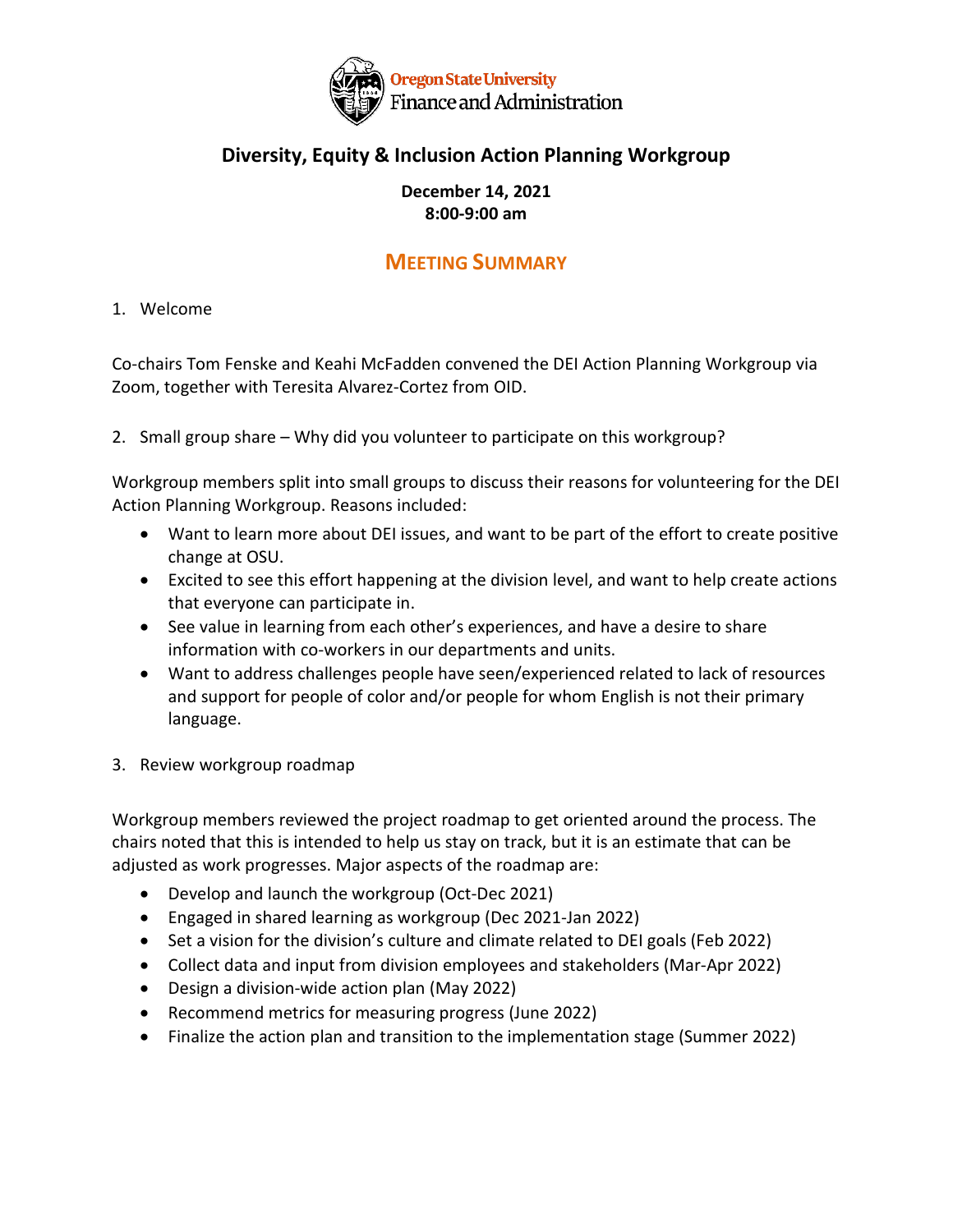Workgroup members discussed the two data collection points (at the visioning stage, and again in advance of developing the action plan). The visioning segment will help the workgroup establish what the group wants to do, and then in the next stage we gather more information as we determine what we need to accomplish, the priorities for action and how to achieve them. One member suggested the roadmap be clarified to say that the vision could be refined based on stakeholder input and data collection.

Workgroup members will email the chairs any additional suggestions for roadmap edits in advance of the next meeting on Jan. 5.

4. Establish team agreement – How we will communicate and work together?

Workgroup members reviewed a draft list of team agreements, intended to establish group norms for interaction and dialogue. The chairs explained that team agreements allow members to establish a level of trust needed to engage in sensitive conversations and work effectively together.

Members discussed the need to consider the impacts of their words and actions on others, not just their intent. The team agreement allows us to hold ourselves and each other accountable. It was noted that members are accountable for staying up-to-date with the group's work (if they miss a meeting, members are encouraged to reach out to chairs for updates, rather than relying on other members.) Members suggested expanding the language in the agreement to account for remote online meeting formats and written chat comments.

Workgroup chairs emphasized that team agreements are a "living" tool that can be adjusted as needed. Members should refer to it frequently and keep the agreements in mind during meetings.

Workgroup members were asked to continue making suggestions and comments in the shared document in advance of the next meeting.

5. Next steps for the workgroup: Team learning (Organizational Change)

The Jan. 5 meeting will be a class about Organizational Change, led by Teresita Alvarez-Cortez and Jeff Kenney from the Office of Institutional Diversity. Members will receive an email with any pre-work or readings required before the January session.